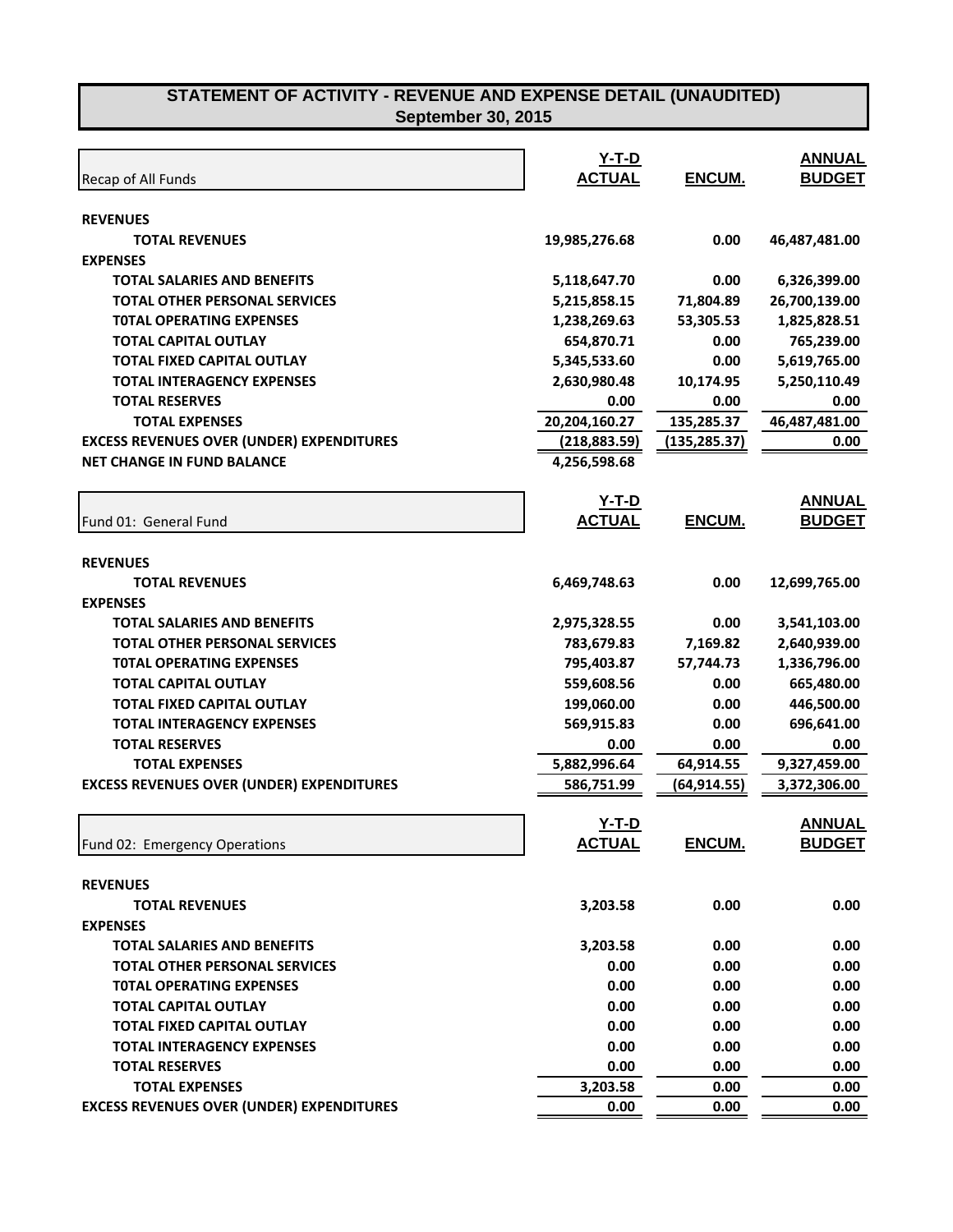| Fund 03: Lobbyist Registration                   | $Y-T-D$<br><b>ACTUAL</b> | ENCUM.       | <b>ANNUAL</b><br><b>BUDGET</b> |
|--------------------------------------------------|--------------------------|--------------|--------------------------------|
| <b>REVENUES</b>                                  |                          |              |                                |
| <b>TOTAL REVENUES</b>                            | 3,219.78                 | 0.00         | 0.00                           |
| <b>EXPENSES</b>                                  |                          |              |                                |
| <b>TOTAL SALARIES AND BENEFITS</b>               | 3,055.14                 | 0.00         | 0.00                           |
| <b>TOTAL OTHER PERSONAL SERVICES</b>             | 0.00                     | 0.00         | 0.00                           |
| <b>TOTAL OPERATING EXPENSES</b>                  | 164.64                   | 0.00         | 0.00                           |
| TOTAL CAPITAL OUTLAY                             | 0.00                     | 0.00         | 0.00                           |
| <b>TOTAL FIXED CAPITAL OUTLAY</b>                | 0.00                     | 0.00         | 0.00                           |
| <b>TOTAL INTERAGENCY EXPENSES</b>                | 0.00                     | 0.00         | 0.00                           |
| <b>TOTAL RESERVES</b>                            | 0.00                     | 0.00         | 0.00                           |
| <b>TOTAL EXPENSES</b>                            | 3,219.78                 | 0.00         | 0.00                           |
| <b>EXCESS REVENUES OVER (UNDER) EXPENDITURES</b> | 0.00                     | 0.00         | 0.00                           |
|                                                  | $Y-T-D$                  |              | <b>ANNUAL</b>                  |
| Fund 04: Ichetucknee Springs                     | <b>ACTUAL</b>            | ENCUM.       | <b>BUDGET</b>                  |
| <b>REVENUES</b>                                  |                          |              |                                |
| <b>TOTAL REVENUES</b>                            | 128,686.84               | 0.00         | 4,250,000.00                   |
| <b>EXPENSES</b>                                  |                          |              |                                |
| <b>TOTAL SALARIES AND BENEFITS</b>               | 0.00                     | 0.00         | 0.00                           |
| <b>TOTAL OTHER PERSONAL SERVICES</b>             | 128,686.84               | 0.00         | 4,250,000.00                   |
| <b>TOTAL OPERATING EXPENSES</b>                  | 0.00                     | 0.00         | 2,750.00                       |
| TOTAL CAPITAL OUTLAY                             | 0.00                     | 0.00         | 0.00                           |
| <b>TOTAL FIXED CAPITAL OUTLAY</b>                | 0.00                     | 0.00         | 0.00                           |
| <b>TOTAL INTERAGENCY EXPENSES</b>                | 0.00                     | 0.00         | 0.00                           |
| <b>TOTAL RESERVES</b>                            | 0.00                     | 0.00         | 0.00                           |
| <b>TOTAL EXPENSES</b>                            | 128,686.84               | 0.00         | 4,252,750.00                   |
| <b>EXCESS REVENUES OVER (UNDER) EXPENDITURES</b> | 0.00                     | 0.00         | (2,750.00)                     |
|                                                  | $Y-T-D$                  |              | <b>ANNUAL</b>                  |
| Fund 05: Middle Suwannee                         | <b>ACTUAL</b>            | ENCUM.       | <b>BUDGET</b>                  |
| <b>REVENUES</b>                                  |                          |              |                                |
| <b>TOTAL REVENUES</b>                            | 371,073.13               | 0.00         | 1,430,000.00                   |
| <b>EXPENSES</b>                                  |                          |              |                                |
| <b>TOTAL SALARIES AND BENEFITS</b>               | 0.00                     | 0.00         | 0.00                           |
| <b>TOTAL OTHER PERSONAL SERVICES</b>             | 370,902.67               | 55,239.10    | 1,430,000.00                   |
| <b>TOTAL OPERATING EXPENSES</b>                  | 170.46                   | 0.00         | 0.00                           |
| <b>TOTAL CAPITAL OUTLAY</b>                      | 0.00                     | 0.00         | 0.00                           |
| <b>TOTAL FIXED CAPITAL OUTLAY</b>                | 0.00                     | 0.00         | 0.00                           |
| <b>TOTAL INTERAGENCY EXPENSES</b>                | 0.00                     | 0.00         | 0.00                           |
| <b>TOTAL RESERVES</b>                            | 0.00                     | 0.00         | 0.00                           |
| <b>TOTAL EXPENSES</b>                            | 371,073.13               | 55,239.10    | 1,430,000.00                   |
| <b>EXCESS REVENUES OVER (UNDER) EXPENDITURES</b> | 0.00                     | (55, 239.10) | 0.00                           |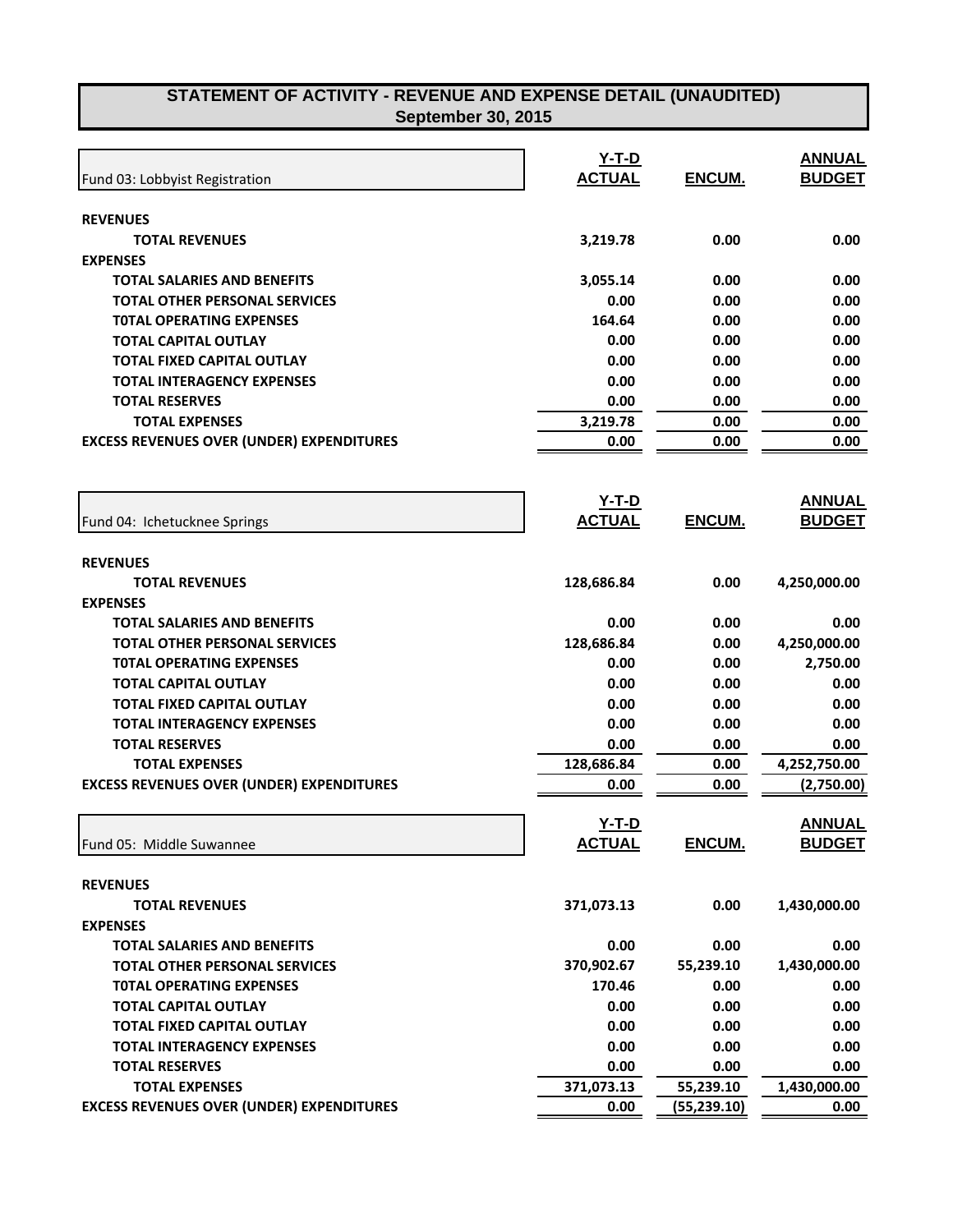| Fund 06: Springs Appropriation 2014-15           | $Y-T-D$<br><b>ACTUAL</b> | ENCUM.       | <b>ANNUAL</b><br><b>BUDGET</b> |
|--------------------------------------------------|--------------------------|--------------|--------------------------------|
| <b>REVENUES</b>                                  |                          |              |                                |
| <b>TOTAL REVENUES</b>                            | 296,870.35               | 0.00         | 8,123,660.00                   |
| <b>EXPENSES</b>                                  |                          |              |                                |
| <b>TOTAL SALARIES AND BENEFITS</b>               | 9,775.74                 | 0.00         | 441,800.00                     |
| <b>TOTAL OTHER PERSONAL SERVICES</b>             | 51,394.61                | 0.00         | 8,215,000.00                   |
| <b>TOTAL OPERATING EXPENSES</b>                  | 0.00                     | 0.00         | 0.00                           |
| <b>TOTAL CAPITAL OUTLAY</b>                      | 0.00                     | 0.00         | 0.00                           |
| <b>TOTAL FIXED CAPITAL OUTLAY</b>                | 0.00                     | 0.00         | 0.00                           |
| <b>TOTAL INTERAGENCY EXPENSES</b>                | 235,700.00               | 0.00         | 1,265,100.00                   |
| <b>TOTAL RESERVES</b>                            | 0.00                     | 0.00         | 0.00                           |
| <b>TOTAL EXPENSES</b>                            | 296,870.35               | 0.00         | 9,921,900.00                   |
| <b>EXCESS REVENUES OVER (UNDER) EXPENDITURES</b> | 0.00                     | 0.00         | (1,798,240.00)                 |
|                                                  |                          |              |                                |
|                                                  | <u>Y-T-D</u>             |              | <b>ANNUAL</b>                  |
| Fund 07: Local Revenue                           | <b>ACTUAL</b>            | ENCUM.       | <b>BUDGET</b>                  |
|                                                  |                          |              |                                |
| <b>REVENUES</b>                                  |                          |              |                                |
| <b>TOTAL REVENUES</b>                            | 105,600.00               | 0.00         | 84,000.00                      |
| <b>EXPENSES</b>                                  |                          |              |                                |
| <b>TOTAL SALARIES AND BENEFITS</b>               | 0.00                     | 0.00         | 0.00                           |
| <b>TOTAL OTHER PERSONAL SERVICES</b>             | 0.00                     | 0.00         | 0.00                           |
| <b>TOTAL OPERATING EXPENSES</b>                  | 0.00                     | 0.00         | 0.00                           |
| TOTAL CAPITAL OUTLAY                             | 0.00                     | 0.00         | 0.00                           |
| <b>TOTAL FIXED CAPITAL OUTLAY</b>                | 0.00                     | 0.00         | 0.00                           |
| <b>TOTAL INTERAGENCY EXPENSES</b>                | 105,600.00               | 0.00         | 84,000.00                      |
| <b>TOTAL RESERVES</b>                            | 0.00                     | 0.00         | 0.00                           |
| <b>TOTAL EXPENSES</b>                            | 105,600.00               | 0.00         | 84,000.00                      |
| <b>EXCESS REVENUES OVER (UNDER) EXPENDITURES</b> | 0.00                     | 0.00         | 0.00                           |
|                                                  |                          |              |                                |
|                                                  | $Y-T-D$                  |              | <b>ANNUAL</b>                  |
| Fund 08: WMLTF / Springs                         | <b>ACTUAL</b>            | ENCUM.       | <b>BUDGET</b>                  |
|                                                  |                          |              |                                |
| <b>REVENUES</b>                                  |                          |              |                                |
| <b>TOTAL REVENUES</b>                            | 1,795,400.68             | 0.00         | 2,213,161.00                   |
| <b>EXPENSES</b>                                  |                          |              |                                |
| <b>TOTAL SALARIES AND BENEFITS</b>               | 625,774.92               | 0.00         | 732,724.00                     |
| <b>TOTAL OTHER PERSONAL SERVICES</b>             | 1,452,862.58             | 0.00         | 2,161,991.00                   |
| <b>TOTAL OPERATING EXPENSES</b>                  | 6,379.44                 | 0.00         | 25,750.00                      |
| <b>TOTAL CAPITAL OUTLAY</b>                      | 44,225.59                | 0.00         | 49,009.00                      |
| <b>TOTAL FIXED CAPITAL OUTLAY</b>                | 0.00                     | 0.00         | 0.00                           |
| <b>TOTAL INTERAGENCY EXPENSES</b>                | 524,514.66               | 10,174.95    | 482,181.00                     |
| <b>TOTAL RESERVES</b>                            | 0.00                     | 0.00         | 0.00                           |
| <b>TOTAL EXPENSES</b>                            | 2,653,757.19             | 10,174.95    | 3,451,655.00                   |
| <b>EXCESS REVENUES OVER (UNDER) EXPENDITURES</b> | (858, 356.51)            | (10, 174.95) | (1,238,494.00)                 |

 *\*Excess to be covered by Carryover from FY 2014 / Fund Balance*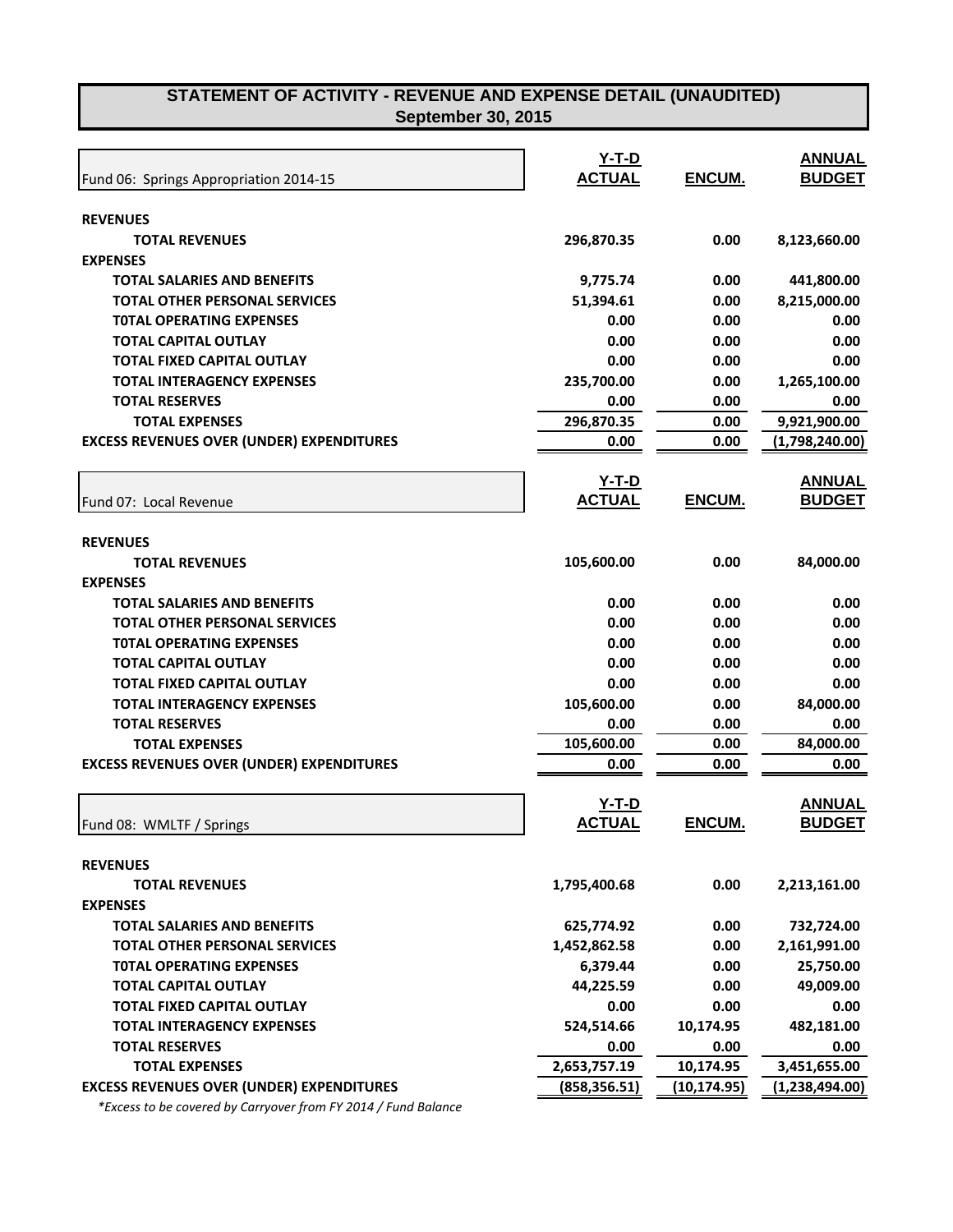| Fund 10: Florida Forever & P-2000                | $Y-T-D$<br><b>ACTUAL</b> | ENCUM. | <b>ANNUAL</b><br><b>BUDGET</b> |
|--------------------------------------------------|--------------------------|--------|--------------------------------|
| <b>REVENUES</b>                                  |                          |        |                                |
| <b>TOTAL REVENUES</b>                            | 784,331.10               | 0.00   | 999,200.00                     |
| <b>EXPENSES</b>                                  |                          |        |                                |
| <b>TOTAL SALARIES AND BENEFITS</b>               | 19,637.63                | 0.00   | 47,385.00                      |
| <b>TOTAL OTHER PERSONAL SERVICES</b>             | 105,982.00               | 0.00   | 982,500.00                     |
| <b>TOTAL OPERATING EXPENSES</b>                  | 1,110.52                 | 0.00   | 0.00                           |
| <b>TOTAL CAPITAL OUTLAY</b>                      | 0.00                     | 0.00   | 0.00                           |
| TOTAL FIXED CAPITAL OUTLAY                       | 565,086.50               | 0.00   | 576,700.00                     |
| <b>TOTAL INTERAGENCY EXPENSES</b>                | 0.00                     | 0.00   | 0.00                           |
| <b>TOTAL RESERVES</b>                            | 0.00                     | 0.00   | 0.00                           |
| <b>TOTAL EXPENSES</b>                            | 691,816.65               | 0.00   | 1,606,585.00                   |
| <b>EXCESS REVENUES OVER (UNDER) EXPENDITURES</b> | 92,514.45                | 0.00   | (607, 385.00)                  |
| Fund 11: FEMA FY 2009                            | $Y-T-D$<br><b>ACTUAL</b> | ENCUM. | <b>ANNUAL</b><br><b>BUDGET</b> |
|                                                  |                          |        |                                |
| <b>REVENUES</b>                                  |                          |        |                                |
| <b>TOTAL REVENUES</b>                            | 13,728.45                | 0.00   | 14,000.00                      |
| <b>EXPENSES</b>                                  |                          |        |                                |
| <b>TOTAL SALARIES AND BENEFITS</b>               | 0.00                     | 0.00   | 0.00                           |
| <b>TOTAL OTHER PERSONAL SERVICES</b>             | 13,728.45                | 0.00   | 14,000.00                      |
| <b>TOTAL OPERATING EXPENSES</b>                  | 0.00                     | 0.00   | 0.00                           |
| TOTAL CAPITAL OUTLAY                             | 0.00                     | 0.00   | 0.00                           |
| TOTAL FIXED CAPITAL OUTLAY                       | 0.00                     | 0.00   | 0.00                           |
| <b>TOTAL INTERAGENCY EXPENSES</b>                | 0.00                     | 0.00   | 0.00                           |
| <b>TOTAL RESERVES</b>                            | 0.00                     | 0.00   | 0.00                           |
| <b>TOTAL EXPENSES</b>                            | 13,728.45                | 0.00   | 14,000.00                      |
| <b>EXCESS REVENUES OVER (UNDER) EXPENDITURES</b> | 0.00                     | 0.00   | 0.00                           |
|                                                  |                          |        |                                |
|                                                  | $Y-T-D$                  |        | <b>ANNUAL</b>                  |
| Fund 12: DOT ETDM                                | <b>ACTUAL</b>            | ENCUM. | <b>BUDGET</b>                  |
|                                                  |                          |        |                                |
| <b>REVENUES</b>                                  |                          |        |                                |
| <b>TOTAL REVENUES</b>                            | 657.35                   | 0.00   | 0.00                           |
| <b>EXPENSES</b>                                  |                          |        |                                |
| <b>TOTAL SALARIES AND BENEFITS</b>               | 1,006.57                 | 0.00   | 0.00                           |
| <b>TOTAL OTHER PERSONAL SERVICES</b>             | 0.00                     | 0.00   | 0.00                           |
| <b>TOTAL OPERATING EXPENSES</b>                  | 0.00                     | 0.00   | 0.00                           |
| TOTAL CAPITAL OUTLAY                             | 0.00                     | 0.00   | 0.00                           |
| TOTAL FIXED CAPITAL OUTLAY                       | 0.00                     | 0.00   | 0.00                           |
| <b>TOTAL INTERAGENCY EXPENSES</b>                | 0.00                     | 0.00   | 0.00                           |
| <b>TOTAL RESERVES</b>                            | 0.00                     | 0.00   | 0.00                           |
| <b>TOTAL EXPENSES</b>                            | 1,006.57                 | 0.00   | 0.00                           |
| <b>EXCESS REVENUES OVER (UNDER) EXPENDITURES</b> | (349.22)                 | 0.00   | 0.00                           |

 *\*Excess to be covered by Carryover from FY 2014 / Fund Balance*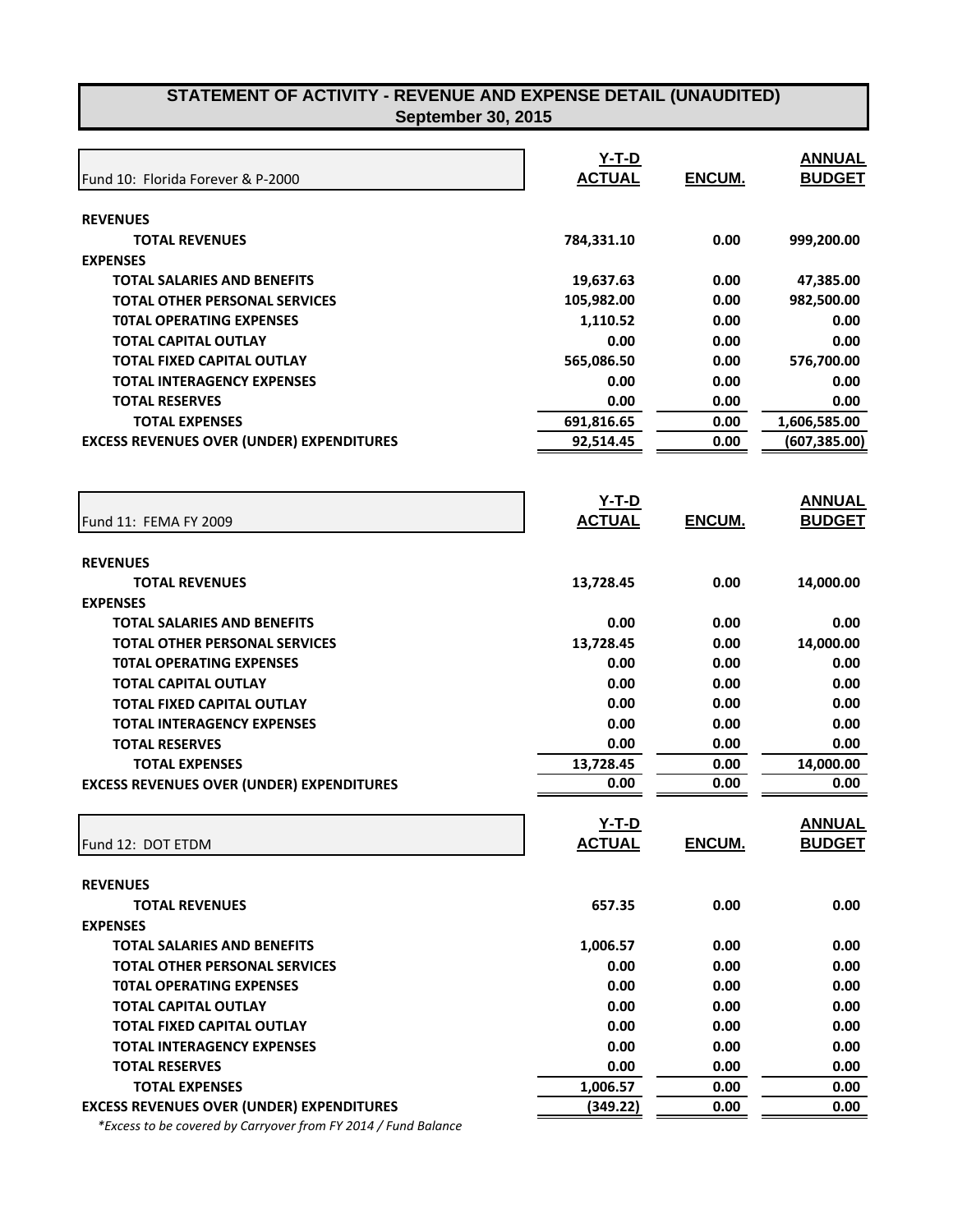| Fund 13: WMLTF / Operations                      | $Y-T-D$<br><b>ACTUAL</b> | ENCUM.        | <b>ANNUAL</b><br><b>BUDGET</b> |
|--------------------------------------------------|--------------------------|---------------|--------------------------------|
| <b>REVENUES</b>                                  |                          |               |                                |
| <b>TOTAL REVENUES</b>                            | 6,444,080.95             | 0.00          | 6,896,565.00                   |
| <b>EXPENSES</b>                                  |                          |               |                                |
| <b>TOTAL SALARIES AND BENEFITS</b>               | 606,100.75               | 0.00          | 613,197.00                     |
| <b>TOTAL OTHER PERSONAL SERVICES</b>             | 732,167.61               | 0.00          | 930,687.00                     |
| <b>TOTAL OPERATING EXPENSES</b>                  | 404,798.52               | (4,439.20)    | 409,421.00                     |
| <b>TOTAL CAPITAL OUTLAY</b>                      | 0.00                     | 0.00          | 0.00                           |
| <b>TOTAL FIXED CAPITAL OUTLAY</b>                | 4,559,860.10             | 0.00          | 4,564,565.00                   |
| <b>TOTAL INTERAGENCY EXPENSES</b>                | 141,153.97               | 0.00          | 178,500.00                     |
| <b>TOTAL RESERVES</b>                            | 0.00                     | 0.00          | 0.00                           |
| <b>TOTAL EXPENSES</b>                            | 6,444,080.95             | (4,439.20)    | 6,696,370.00                   |
| <b>EXCESS REVENUES OVER (UNDER) EXPENDITURES</b> | 0.00                     | 4,439.20      | 200,195.00                     |
|                                                  | <u>Y-T-D</u>             |               | <b>ANNUAL</b>                  |
| Fund 15: ERP & Wetlands                          | <b>ACTUAL</b>            | <b>ENCUM.</b> | <b>BUDGET</b>                  |
| <b>REVENUES</b>                                  |                          |               |                                |
| <b>TOTAL REVENUES</b>                            | 758,160.75               | 0.00          | 453,000.00                     |
| <b>EXPENSES</b>                                  |                          |               |                                |
| <b>TOTAL SALARIES AND BENEFITS</b>               | 565,914.17               | 0.00          | 588,021.00                     |
| <b>TOTAL OTHER PERSONAL SERVICES</b>             | 100,256.90               | 9,395.97      | 58,000.00                      |
| <b>TOTAL OPERATING EXPENSES</b>                  | 22,233.12                | 0.00          | 42,280.00                      |
| <b>TOTAL CAPITAL OUTLAY</b>                      | 51,036.56                | 0.00          | 50,750.00                      |
| <b>TOTAL FIXED CAPITAL OUTLAY</b>                | 0.00                     | 0.00          | 0.00                           |
| <b>TOTAL INTERAGENCY EXPENSES</b>                | 18,720.00                | 0.00          | 18,720.00                      |
| <b>TOTAL RESERVES</b>                            | 0.00                     | 0.00          | 0.00                           |
| <b>TOTAL EXPENSES</b>                            | 758,160.75               | 9,395.97      | 757,771.00                     |
| <b>EXCESS REVENUES OVER (UNDER) EXPENDITURES</b> | 0.00                     | (9,395.97)    | (304, 771.00)                  |
|                                                  | Y-T-D                    |               | <b>ANNUAL</b>                  |
| Fund 16: Delineated Areas                        | <u>ACTUAL</u>            | <u>ENCUM.</u> | <u>BUDGET</u>                  |
| <b>REVENUES</b>                                  |                          |               |                                |
| <b>TOTAL REVENUES</b>                            | 47,120.96                | 0.00          | 0.00                           |
| <b>EXPENSES</b>                                  |                          |               |                                |
| <b>TOTAL SALARIES AND BENEFITS</b>               | 45,045.30                | 0.00          | 37,814.00                      |
| <b>TOTAL OTHER PERSONAL SERVICES</b>             | 0.00                     | 0.00          | 1,711.00                       |
| <b>TOTAL OPERATING EXPENSES</b>                  | 2,075.66                 | 0.00          | 4,500.00                       |
| <b>TOTAL CAPITAL OUTLAY</b>                      | 0.00                     | 0.00          | 0.00                           |
| <b>TOTAL FIXED CAPITAL OUTLAY</b>                | 0.00                     | 0.00          | 0.00                           |
| <b>TOTAL INTERAGENCY EXPENSES</b>                | 0.00                     | 0.00          | 0.00                           |
| <b>TOTAL RESERVES</b>                            | 0.00                     | 0.00          | 0.00                           |
| <b>TOTAL EXPENSES</b>                            | 47,120.96                | 0.00          | 44,025.00                      |
| <b>EXCESS REVENUES OVER (UNDER) EXPENDITURES</b> | 0.00                     | 0.00          | (44, 025.00)                   |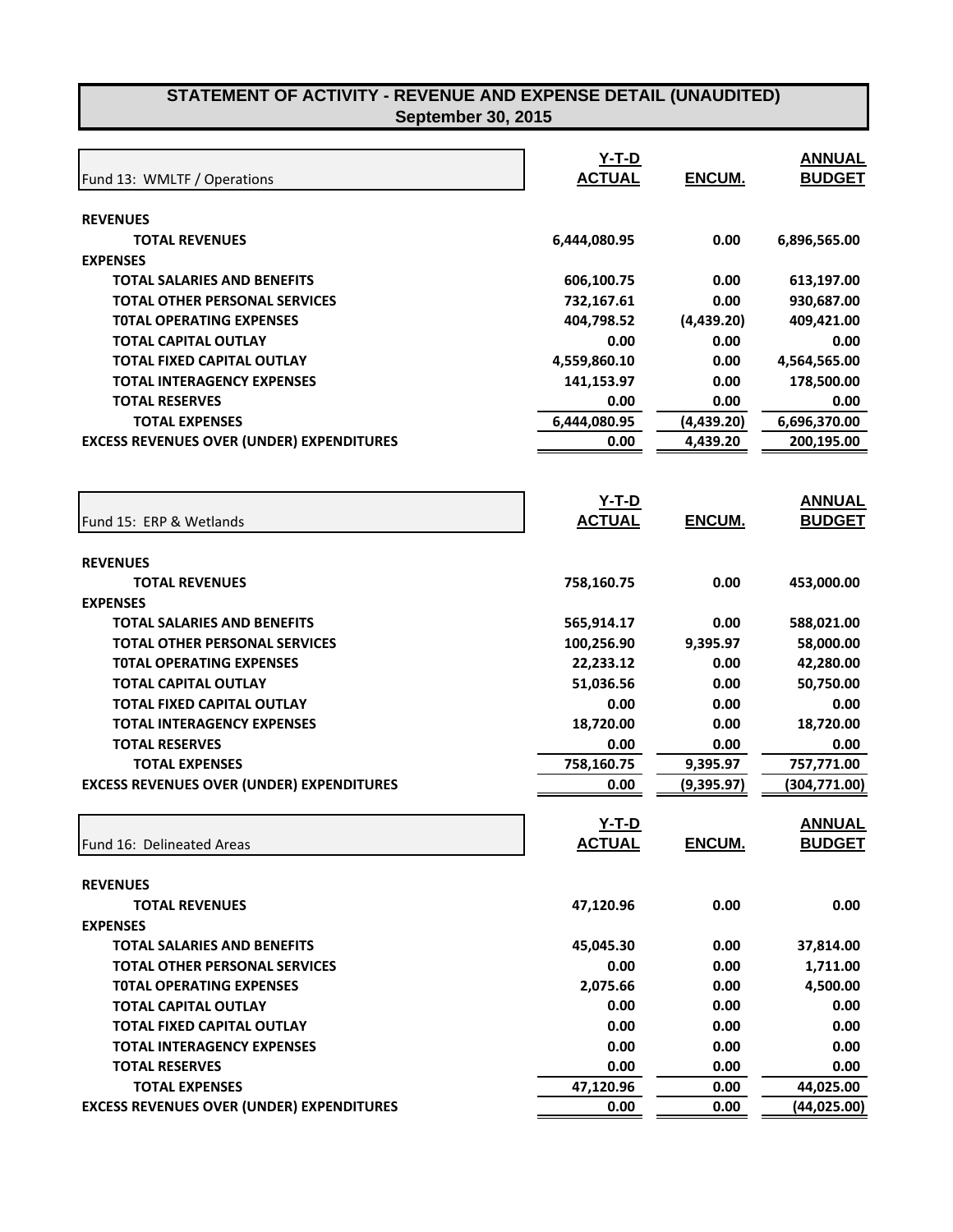| Fund 17: License & Permit Fees                   | $Y-T-D$<br><b>ACTUAL</b> | ENCUM.        | <b>ANNUAL</b><br><b>BUDGET</b> |
|--------------------------------------------------|--------------------------|---------------|--------------------------------|
|                                                  |                          |               |                                |
| <b>REVENUES</b>                                  |                          |               |                                |
| <b>TOTAL REVENUES</b>                            | 258,199.83               | 0.00          | 75,000.00                      |
| <b>EXPENSES</b>                                  |                          |               |                                |
| <b>TOTAL SALARIES AND BENEFITS</b>               | 258,199.83               | 0.00          | 224,355.00                     |
| <b>TOTAL OTHER PERSONAL SERVICES</b>             | 0.00                     | 0.00          | 1,548.00                       |
| <b>TOTAL OPERATING EXPENSES</b>                  | 0.00                     | 0.00          | 0.00                           |
| <b>TOTAL CAPITAL OUTLAY</b>                      | 0.00                     | 0.00          | 0.00                           |
| <b>TOTAL FIXED CAPITAL OUTLAY</b>                | 0.00                     | 0.00          | 0.00                           |
| <b>TOTAL INTERAGENCY EXPENSES</b>                | 0.00                     | 0.00          | 0.00                           |
| <b>TOTAL RESERVES</b>                            | 0.00                     | 0.00          | 0.00                           |
| <b>TOTAL EXPENSES</b>                            | 258,199.83               | 0.00          | 225,903.00                     |
| <b>EXCESS REVENUES OVER (UNDER) EXPENDITURES</b> | 0.00                     | 0.00          | (150, 903.00)                  |
|                                                  | <u>Y-T-D</u>             |               | <b>ANNUAL</b>                  |
| Fund 19: DOT Mitigation                          | <b>ACTUAL</b>            | ENCUM.        | <b>BUDGET</b>                  |
| <b>REVENUES</b>                                  |                          |               |                                |
| <b>TOTAL REVENUES</b>                            | 12,865.68                | 0.00          | 4,172,200.00                   |
| <b>EXPENSES</b>                                  |                          |               |                                |
| <b>TOTAL SALARIES AND BENEFITS</b>               | 5,605.52                 | 0.00          | 100,000.00                     |
| <b>TOTAL OTHER PERSONAL SERVICES</b>             | 27,339.48                | 0.00          | 4,040,200.00                   |
| <b>TOTAL OPERATING EXPENSES</b>                  | 0.00                     | 0.00          | 0.00                           |
| <b>TOTAL CAPITAL OUTLAY</b>                      | 0.00                     | 0.00          | 0.00                           |
| TOTAL FIXED CAPITAL OUTLAY                       | 21,527.00                | 0.00          | 32,000.00                      |
| <b>TOTAL INTERAGENCY EXPENSES</b>                | 0.00                     | 0.00          | 0.00                           |
| <b>TOTAL RESERVES</b>                            | 0.00                     | 0.00          | 0.00                           |
| <b>TOTAL EXPENSES</b>                            | 54,472.00                | 0.00          | 4,172,200.00                   |
| <b>EXCESS REVENUES OVER (UNDER) EXPENDITURES</b> | (41, 606.32)             | 0.00          | 0.00                           |
| *Excess to be reimbursed by DOT Mitigation Grant |                          |               |                                |
|                                                  | $Y-T-D$                  |               | <b>ANNUAL</b>                  |
| Fund 29: SRP                                     | <u>ACTUAL</u>            | <u>ENCUM.</u> | <b>BUDGET</b>                  |
|                                                  |                          |               |                                |
| <b>REVENUES</b>                                  |                          |               |                                |
| <b>TOTAL REVENUES</b>                            | 346,106.58               | 0.00          | 0.00                           |
| <b>EXPENSES</b>                                  |                          |               |                                |
| <b>TOTAL SALARIES AND BENEFITS</b>               | 0.00                     | 0.00          | 0.00                           |
| <b>TOTAL OTHER PERSONAL SERVICES</b>             | 0.00                     | 0.00          | 0.00                           |
| <b>TOTAL OPERATING EXPENSES</b>                  | 0.00                     | 0.00          | 0.00                           |
| <b>TOTAL CAPITAL OUTLAY</b>                      | 0.00                     | 0.00          | 0.00                           |
| <b>TOTAL FIXED CAPITAL OUTLAY</b>                | 0.00                     | 0.00          | 0.00                           |
| <b>TOTAL INTERAGENCY EXPENSES</b>                | 346,106.58               | 0.00          | 227,000.00                     |
| <b>TOTAL RESERVES</b>                            | 0.00                     | 0.00          | 0.00                           |
| <b>TOTAL EXPENSES</b>                            | 346,106.58               | 0.00          | 227,000.00                     |
| <b>EXCESS REVENUES OVER (UNDER) EXPENDITURES</b> | 0.00                     | 0.00          | (227,000.00)                   |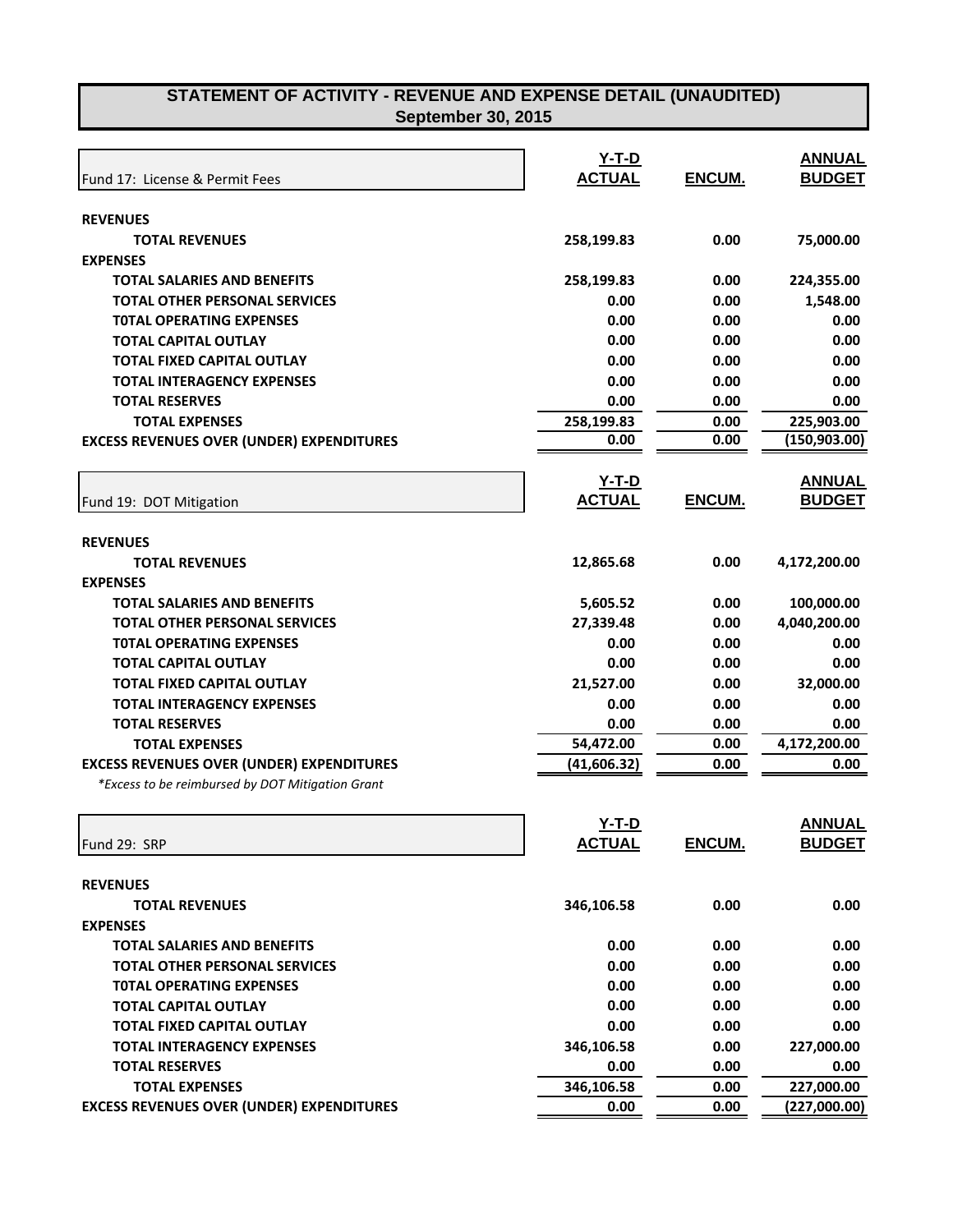| Fund 33: PCS Mitigation                          | $Y-T-D$<br><b>ACTUAL</b> | ENCUM.        | <b>ANNUAL</b><br><b>BUDGET</b> |
|--------------------------------------------------|--------------------------|---------------|--------------------------------|
| <b>REVENUES</b>                                  |                          |               |                                |
| <b>TOTAL REVENUES</b>                            | 1,682.97                 | 0.00          | 0.00                           |
| <b>EXPENSES</b>                                  |                          |               |                                |
| <b>TOTAL SALARIES AND BENEFITS</b>               | 0.00                     | 0.00          | 0.00                           |
| <b>TOTAL OTHER PERSONAL SERVICES</b>             | 0.00                     | 0.00          | 0.00                           |
| <b>TOTAL OPERATING EXPENSES</b>                  | 0.00                     | 0.00          | 0.00                           |
| <b>TOTAL CAPITAL OUTLAY</b>                      | 0.00                     | 0.00          | 0.00                           |
| <b>TOTAL FIXED CAPITAL OUTLAY</b>                | 0.00                     | 0.00          | 0.00                           |
| <b>TOTAL INTERAGENCY EXPENSES</b>                | 0.00                     | 0.00          | 0.00                           |
| <b>TOTAL RESERVES</b>                            | 0.00                     | 0.00          | 0.00                           |
| <b>TOTAL EXPENSES</b>                            | 0.00                     | 0.00          | 0.00                           |
| <b>EXCESS REVENUES OVER (UNDER) EXPENDITURES</b> | 1,682.97                 | 0.00          | 0.00                           |
|                                                  |                          |               |                                |
|                                                  | <u>Y-T-D</u>             |               | <b>ANNUAL</b>                  |
| Fund 44: SWIM / Oil Spill Response               | <b>ACTUAL</b>            | ENCUM.        | <b>BUDGET</b>                  |
| <b>REVENUES</b>                                  |                          |               |                                |
| <b>TOTAL REVENUES</b>                            | 58,932.62                | 0.00          | 0.00                           |
| <b>EXPENSES</b>                                  |                          |               |                                |
| <b>TOTAL SALARIES AND BENEFITS</b>               | 0.00                     | 0.00          | 0.00                           |
| <b>TOTAL OTHER PERSONAL SERVICES</b>             | 0.00                     | 0.00          | 0.00                           |
| <b>TOTAL OPERATING EXPENSES</b>                  | 4,331.51                 | 0.00          | 4,331.51                       |
| <b>TOTAL CAPITAL OUTLAY</b>                      | 0.00                     | 0.00          | 0.00                           |
| <b>TOTAL FIXED CAPITAL OUTLAY</b>                | 0.00                     | 0.00          | 0.00                           |
| <b>TOTAL INTERAGENCY EXPENSES</b>                | 54,601.11                | 0.00          | 54,601.49                      |
| <b>TOTAL RESERVES</b>                            | 0.00                     | 0.00          | 0.00                           |
| <b>TOTAL EXPENSES</b>                            | 58,932.62                | 0.00          | 58,933.00                      |
| <b>EXCESS REVENUES OVER (UNDER) EXPENDITURES</b> | 0.00                     | 0.00          | (58, 933.00)                   |
|                                                  | $Y-T-D$                  |               | <b>ANNUAL</b>                  |
| Fund 45: FEMA FY 2010                            | <u>ACTUAL</u>            | <u>ENCUM.</u> | <u>BUDGET</u>                  |
| <b>REVENUES</b>                                  |                          |               |                                |
| <b>TOTAL REVENUES</b>                            | 16,474.00                | 0.00          | 339,000.00                     |
| <b>EXPENSES</b>                                  |                          |               |                                |
| <b>TOTAL SALARIES AND BENEFITS</b>               | 0.00                     | 0.00          | 0.00                           |
| <b>TOTAL OTHER PERSONAL SERVICES</b>             | 16,474.00                | 0.00          | 339,000.00                     |
| <b>TOTAL OPERATING EXPENSES</b>                  | 0.00                     | 0.00          | 0.00                           |
| <b>TOTAL CAPITAL OUTLAY</b>                      | 0.00                     | 0.00          | 0.00                           |
| TOTAL FIXED CAPITAL OUTLAY                       | 0.00                     | 0.00          | 0.00                           |
| <b>TOTAL INTERAGENCY EXPENSES</b>                | 0.00                     | 0.00          | 0.00                           |
| <b>TOTAL RESERVES</b>                            | 0.00                     | 0.00          | 0.00                           |
| <b>TOTAL EXPENSES</b>                            | 16,474.00                | 0.00          | 339,000.00                     |
| <b>EXCESS REVENUES OVER (UNDER) EXPENDITURES</b> | 0.00                     | 0.00          | 0.00                           |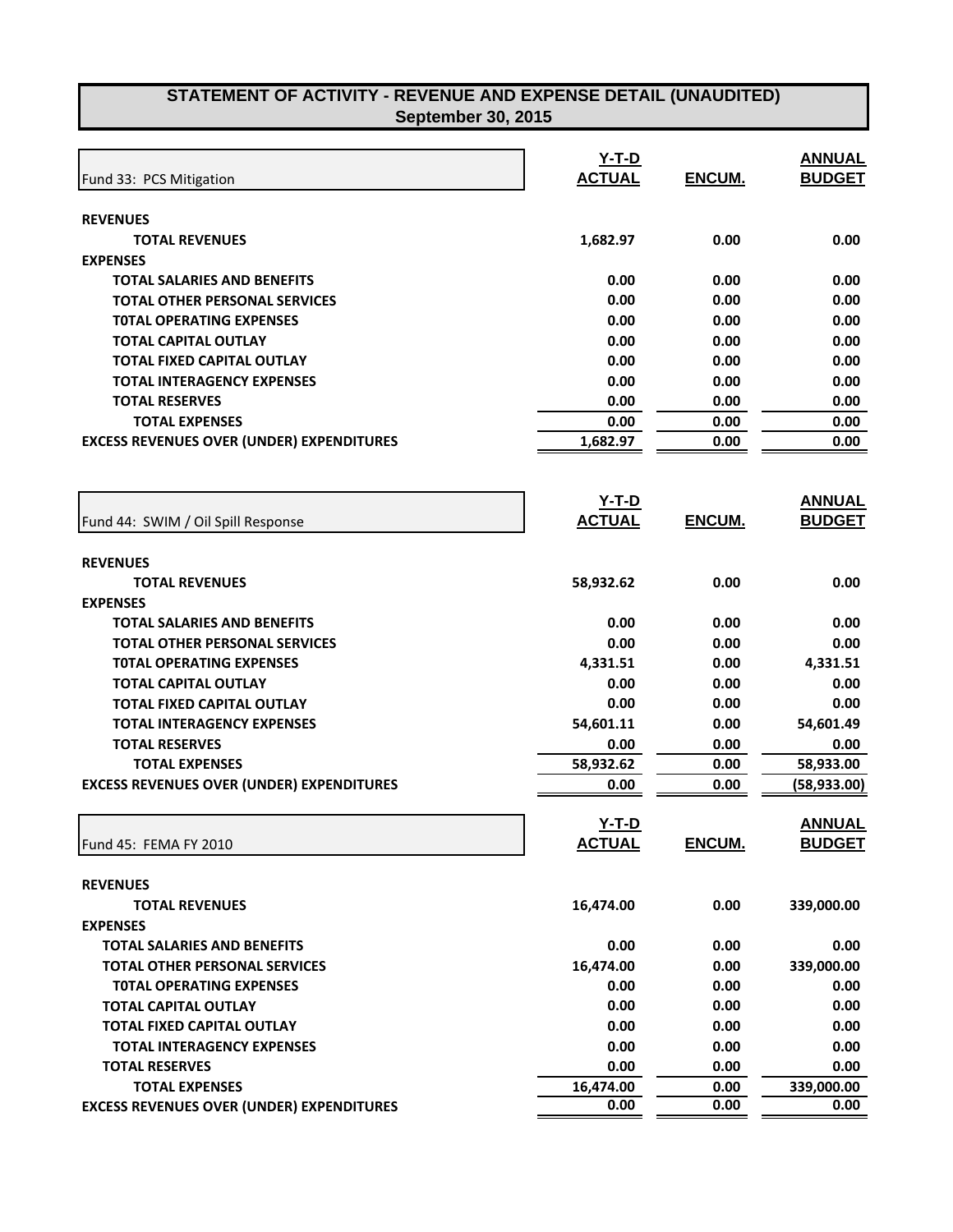| Fund 48: FEMA FY 2011                            | $Y-T-D$<br><b>ACTUAL</b> | ENCUM.        | <b>ANNUAL</b><br><b>BUDGET</b> |
|--------------------------------------------------|--------------------------|---------------|--------------------------------|
| <b>REVENUES</b>                                  |                          |               |                                |
| <b>TOTAL REVENUES</b>                            | 513,636.00               | 0.00          | 285,000.00                     |
| <b>EXPENSES</b>                                  |                          |               |                                |
| <b>TOTAL SALARIES AND BENEFITS</b>               | 0.00                     | 0.00          | 0.00                           |
| <b>TOTAL OTHER PERSONAL SERVICES</b>             | 513,636.00               | 0.00          | 285,000.00                     |
| <b>TOTAL OPERATING EXPENSES</b>                  | 0.00                     | 0.00          | 0.00                           |
| TOTAL CAPITAL OUTLAY                             | 0.00                     | 0.00          | 0.00                           |
| <b>TOTAL FIXED CAPITAL OUTLAY</b>                | 0.00                     | 0.00          | 0.00                           |
| <b>TOTAL INTERAGENCY EXPENSES</b>                | 0.00                     | 0.00          | 0.00                           |
| <b>TOTAL RESERVES</b>                            | 0.00                     | 0.00          | 0.00                           |
| <b>TOTAL EXPENSES</b>                            | 513,636.00               | 0.00          | 285,000.00                     |
| <b>EXCESS REVENUES OVER (UNDER) EXPENDITURES</b> | 0.00                     | 0.00          | 0.00                           |
|                                                  |                          |               |                                |
|                                                  | $Y-T-D$                  |               | <b>ANNUAL</b>                  |
| Fund 51: District Ag Cost Share                  | <b>ACTUAL</b>            | ENCUM.        | <b>BUDGET</b>                  |
| <b>REVENUES</b>                                  |                          |               |                                |
| <b>TOTAL REVENUES</b>                            | 384,067.40               | 0.00          | 900,000.00                     |
| <b>EXPENSES</b>                                  |                          |               |                                |
| <b>TOTAL SALARIES AND BENEFITS</b>               | 0.00                     | 0.00          | 0.00                           |
| <b>TOTAL OTHER PERSONAL SERVICES</b>             | 384,067.40               | 0.00          | 0.00                           |
| <b>TOTAL OPERATING EXPENSES</b>                  | 0.00                     | 0.00          | 0.00                           |
| TOTAL CAPITAL OUTLAY                             | 0.00                     | 0.00          | 0.00                           |
| TOTAL FIXED CAPITAL OUTLAY                       | 0.00                     | 0.00          | 0.00                           |
| <b>TOTAL INTERAGENCY EXPENSES</b>                | 0.00                     | 0.00          | 40,000.00                      |
| <b>TOTAL RESERVES</b>                            | 0.00                     | 0.00          | 0.00                           |
| <b>TOTAL EXPENSES</b>                            | 384,067.40               | 0.00          | 40,000.00                      |
| <b>EXCESS REVENUES OVER (UNDER) EXPENDITURES</b> | 0.00                     | 0.00          | 860,000.00                     |
|                                                  | Y-T-D                    |               | <b>ANNUAL</b>                  |
| Fund 52: DACS                                    | <b>ACTUAL</b>            | <u>ENCUM.</u> | <b>BUDGET</b>                  |
| <b>REVENUES</b>                                  |                          |               |                                |
| <b>TOTAL REVENUES</b>                            | 771.55                   | 0.00          | 250,000.00                     |
| <b>EXPENSES</b>                                  |                          |               |                                |
| <b>TOTAL SALARIES AND BENEFITS</b>               | 0.00                     | 0.00          | 0.00                           |
| <b>TOTAL OTHER PERSONAL SERVICES</b>             | 0.00                     | 0.00          | 250,000.00                     |
| <b>TOTAL OPERATING EXPENSES</b>                  | 0.00                     | 0.00          | 0.00                           |
| <b>TOTAL CAPITAL OUTLAY</b>                      | 0.00                     | 0.00          | 0.00                           |
| <b>TOTAL FIXED CAPITAL OUTLAY</b>                | 0.00                     | 0.00          | 0.00                           |
| <b>TOTAL INTERAGENCY EXPENSES</b>                | 0.00                     | 0.00          | 0.00                           |
| <b>TOTAL RESERVES</b>                            | 0.00                     | 0.00          | 0.00                           |
| <b>TOTAL EXPENSES</b>                            | 0.00                     | 0.00          | 250,000.00                     |
| <b>EXCESS REVENUES OVER (UNDER) EXPENDITURES</b> | 771.55                   | 0.00          | 0.00                           |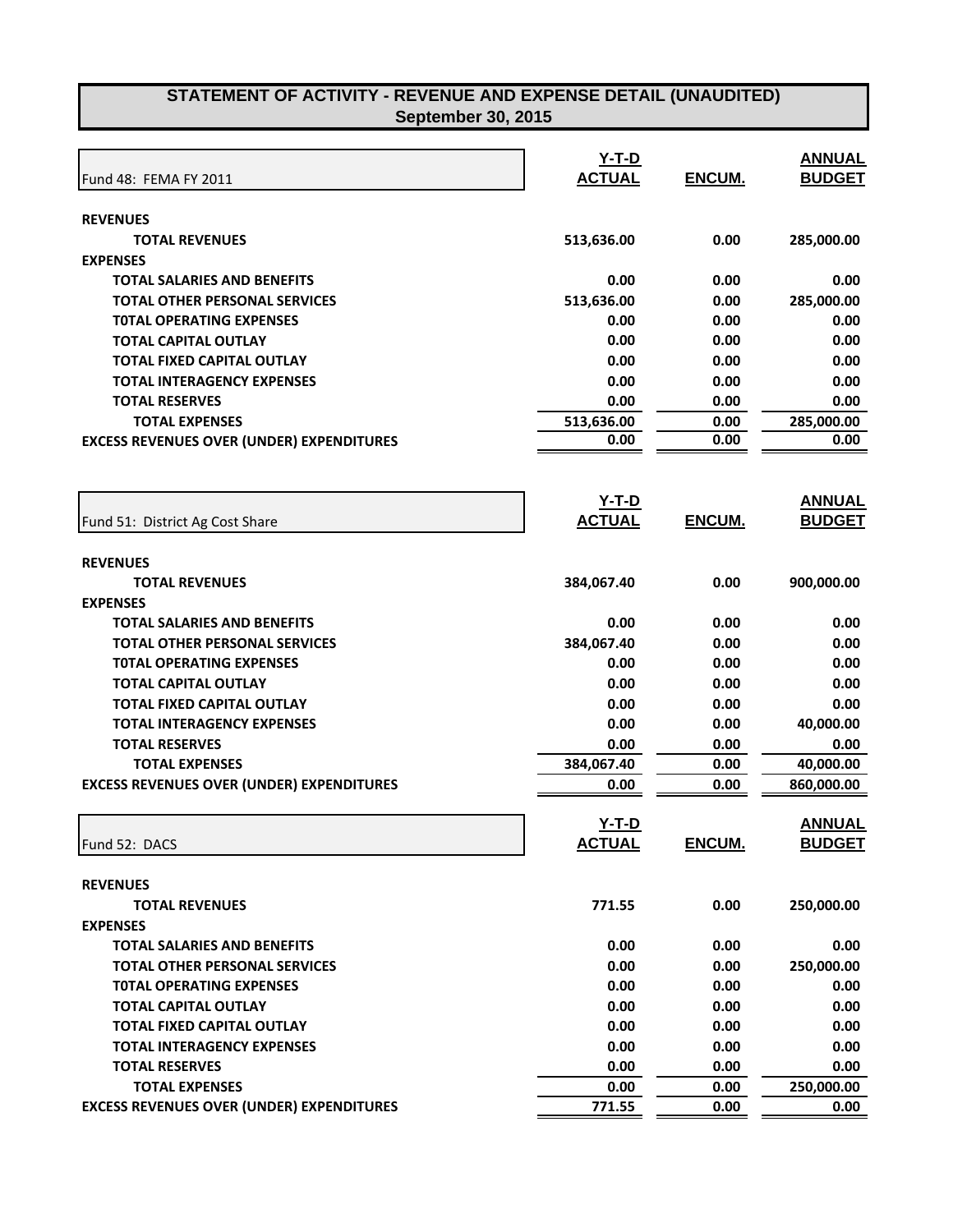| Fund 53: District River Cost Share               | $Y-T-D$<br><b>ACTUAL</b> | ENCUM.        | <b>ANNUAL</b><br><b>BUDGET</b> |
|--------------------------------------------------|--------------------------|---------------|--------------------------------|
| <b>REVENUES</b>                                  |                          |               |                                |
| <b>TOTAL REVENUES</b>                            | 765,059.57               | 0.00          | 2,333,367.00                   |
| <b>EXPENSES</b>                                  |                          |               |                                |
| <b>TOTAL SALARIES AND BENEFITS</b>               | 0.00                     | 0.00          | 0.00                           |
| <b>TOTAL OTHER PERSONAL SERVICES</b>             | 128,789.35               | 0.00          | 130,000.00                     |
| <b>TOTAL OPERATING EXPENSES</b>                  | 1,601.89                 | 0.00          | 0.00                           |
| <b>TOTAL CAPITAL OUTLAY</b>                      | 0.00                     | 0.00          | 0.00                           |
| <b>TOTAL FIXED CAPITAL OUTLAY</b>                | 0.00                     | 0.00          | 0.00                           |
| <b>TOTAL INTERAGENCY EXPENSES</b>                | 634,668.33               | 0.00          | 2,203,367.00                   |
| <b>TOTAL RESERVES</b>                            | 0.00                     | 0.00          | 0.00                           |
| <b>TOTAL EXPENSES</b>                            | 765,059.57               | 0.00          | 2,333,367.00                   |
| <b>EXCESS REVENUES OVER (UNDER) EXPENDITURES</b> | 0.00                     | 0.00          | 0.00                           |
|                                                  |                          |               |                                |
| Fund 54: FEMA FY 2012                            | $Y-T-D$<br><b>ACTUAL</b> | <b>ENCUM.</b> | <b>ANNUAL</b><br><b>BUDGET</b> |
| <b>REVENUES</b>                                  |                          |               |                                |
| <b>TOTAL REVENUES</b>                            | 178,378.71               | 0.00          | 362,000.00                     |
| <b>EXPENSES</b>                                  |                          |               |                                |
| <b>TOTAL SALARIES AND BENEFITS</b>               | 0.00                     | 0.00          | 0.00                           |
| <b>TOTAL OTHER PERSONAL SERVICES</b>             | 178,378.71               | 0.00          | 362,000.00                     |
| <b>TOTAL OPERATING EXPENSES</b>                  | 0.00                     | 0.00          | 0.00                           |
| <b>TOTAL CAPITAL OUTLAY</b>                      | 0.00                     | 0.00          | 0.00                           |
| <b>TOTAL FIXED CAPITAL OUTLAY</b>                | 0.00                     | 0.00          | 0.00                           |
| <b>TOTAL INTERAGENCY EXPENSES</b>                | 0.00                     | 0.00          | 0.00                           |
| <b>TOTAL RESERVES</b>                            | 0.00                     | 0.00          | 0.00                           |
| <b>TOTAL EXPENSES</b>                            | 178,378.71               | 0.00          | 362,000.00                     |
| <b>EXCESS REVENUES OVER (UNDER) EXPENDITURES</b> | 0.00                     | 0.00          | 0.00                           |
|                                                  | $Y-T-D$                  |               | <b>ANNUAL</b>                  |
| Fund 55: FEMA FY 2013                            | <b>ACTUAL</b>            | ENCUM.        | <b>BUDGET</b>                  |
| <b>REVENUES</b>                                  |                          |               |                                |
| <b>TOTAL REVENUES</b>                            | 227,219.22               | 0.00          | 129,000.00                     |
| <b>EXPENSES</b>                                  |                          |               |                                |
| <b>TOTAL SALARIES AND BENEFITS</b>               | 0.00                     | 0.00          | 0.00                           |
| <b>TOTAL OTHER PERSONAL SERVICES</b>             | 227,219.22               | 0.00          | 129,000.00                     |
| <b>TOTAL OPERATING EXPENSES</b>                  | 0.00                     | 0.00          | 0.00                           |
| <b>TOTAL CAPITAL OUTLAY</b>                      | 0.00                     | 0.00          | 0.00                           |
| TOTAL FIXED CAPITAL OUTLAY                       | 0.00                     | 0.00          | 0.00                           |
| <b>TOTAL INTERAGENCY EXPENSES</b>                | 0.00                     | 0.00          | 0.00                           |
| <b>TOTAL RESERVES</b>                            | 0.00                     | 0.00          | 0.00                           |
| <b>TOTAL EXPENSES</b>                            | 227,219.22               | 0.00          | 129,000.00                     |
| <b>EXCESS REVENUES OVER (UNDER) EXPENDITURES</b> | 0.00                     | 0.00          | 0.00                           |